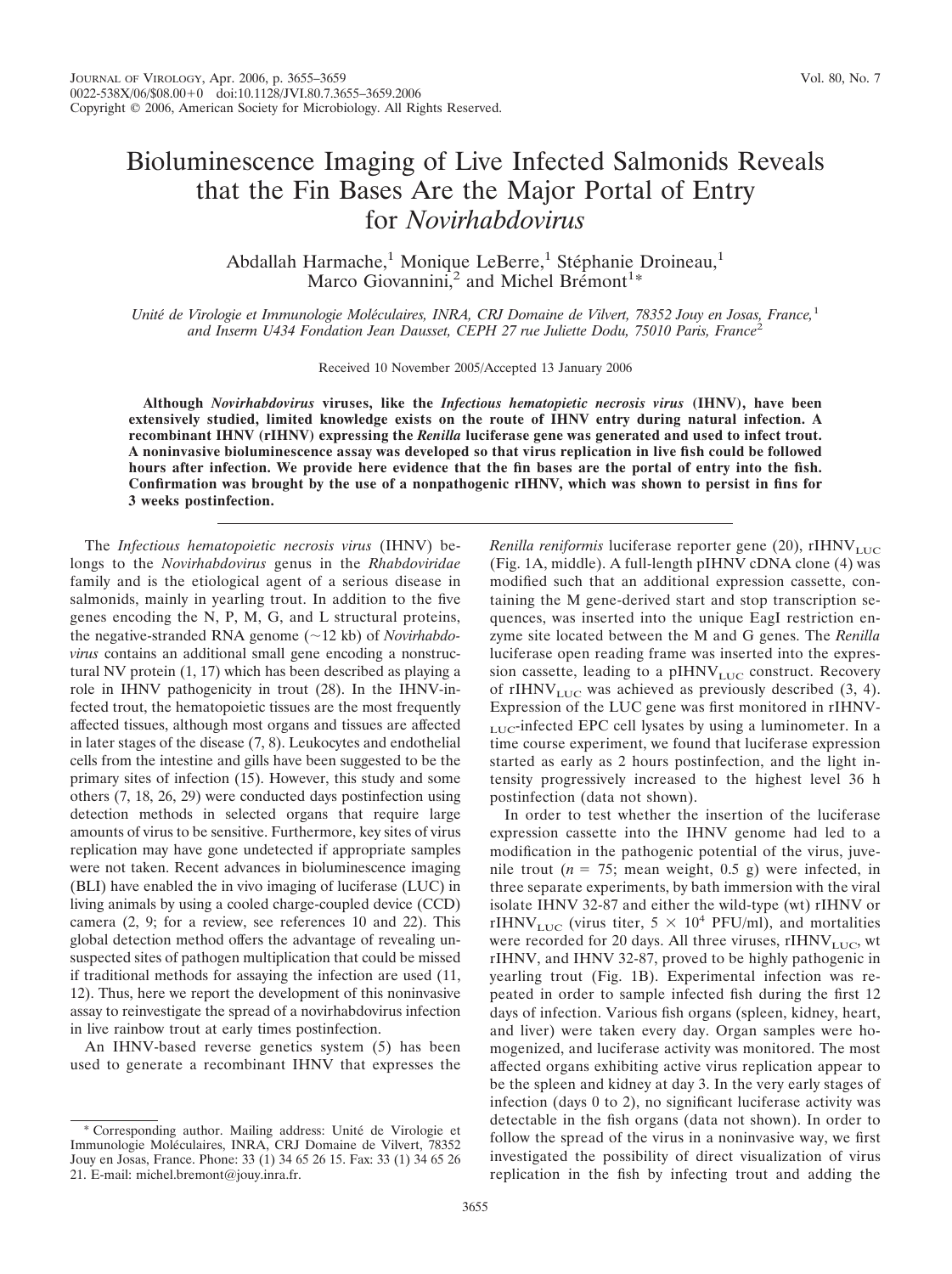

FIG. 1. Construction and replication of the recombinant IHNV. (A) Diagram of the rIHNV<sub>LUC</sub> and rIHNV<sub>LUC</sub>-ANV genomes. An additional cistron encoding the *Renilla* luciferase (LUC) was inserted between the M and G genes of the wild-type-like IHNV (rIHNV) genome or of the rIHNV- $\Delta$ NV/GFP genome (4), leading to rIHNV<sub>LUC</sub> and rIHNV<sub>LUC</sub>- $\Delta$ NV, respectively. (B) Cumulative mortality induced in virus-infected trout. Juvenile trout (75 fish/tank) were infected by bath immersion with  $5 \times 10^4$  PFU/ml of each virus. Mortalities were recorded every day and expressed as a percentage of cumulative mortality. d.p.i., day postinfection; IHNV 32-87, wild-type IHNV; rIHNV, wild-type-like recombinant IHNV (4); rIHNV<sub>LUC</sub>, recombinant IHNV expressing the LUC gene; mock, mock-infected trout. Experimental fish infections were done in triplicate.

EnduRen live cell substrate (Promega) into the water tank. As a first try, infected fish were taken at 4 days postinfection, a time at which extensive virus replication is expected. Anesthetized fish were subjected to imaging using a CCD camera (Fig. 2A). As visualized in Fig. 2B, active replication of  $rIHNV<sub>LUC</sub>$  was observed most abundantly in the oral cavity, the esophagus/cardiac stomach region, the pyloric caeca, the kidney, and the spleen, but also in the dorsal fin. One of the infected fish was sacrificed, and the skin was removed. The autopsied fish was subjected to CCD imaging to demonstrate that the detected light was readily emitted from inside the body, indicating that imaging can be achieved through the mucus and the skin on live fish (data not shown). The kinetics of virus replication following waterborne exposure was analyzed starting from 8 h postinfection. To do that, the fish were exposed to virus infection by bath immersion  $(5 \times 10^4 \text{ PFU/ml})$ , and at the different time points, the fish were sampled and transferred in a tank containing the water-soluble luciferase substrate. The results of the different observation periods (Fig. 3)

were unexpected, since at the longer times post-virus exposure, 40 and 24 h, replication of the virus was seen in various fish organs but virus replication was also evidenced at the fin bases. It was even more demonstrative at 16 and 8 h, times at which viral replication was readily restricted to the fins. No virus replication could be observed in the gills at the times considered.

IHNV produces an acute, lethal infection in rainbow trout. However, between 10 and 20% of infected trout do survive the infection (14, 16). In order to investigate the spread of the virus after 3 weeks, we subjected four trout that survived the infection and one mock-infected trout to BLI (Fig. 4A). Contrary to the findings at the earlier time point (when all the analyzed trout showed similar patterns of luciferase activity), we noticed at this late time point a large heterogeneity among the infected trout both in the level and in the distribution of the luciferase activity. Some trout showed a systemic dissemination of the virus, while the ones that succeeded in containing the viral infection demonstrated a localized bioluminescence signal in the fins,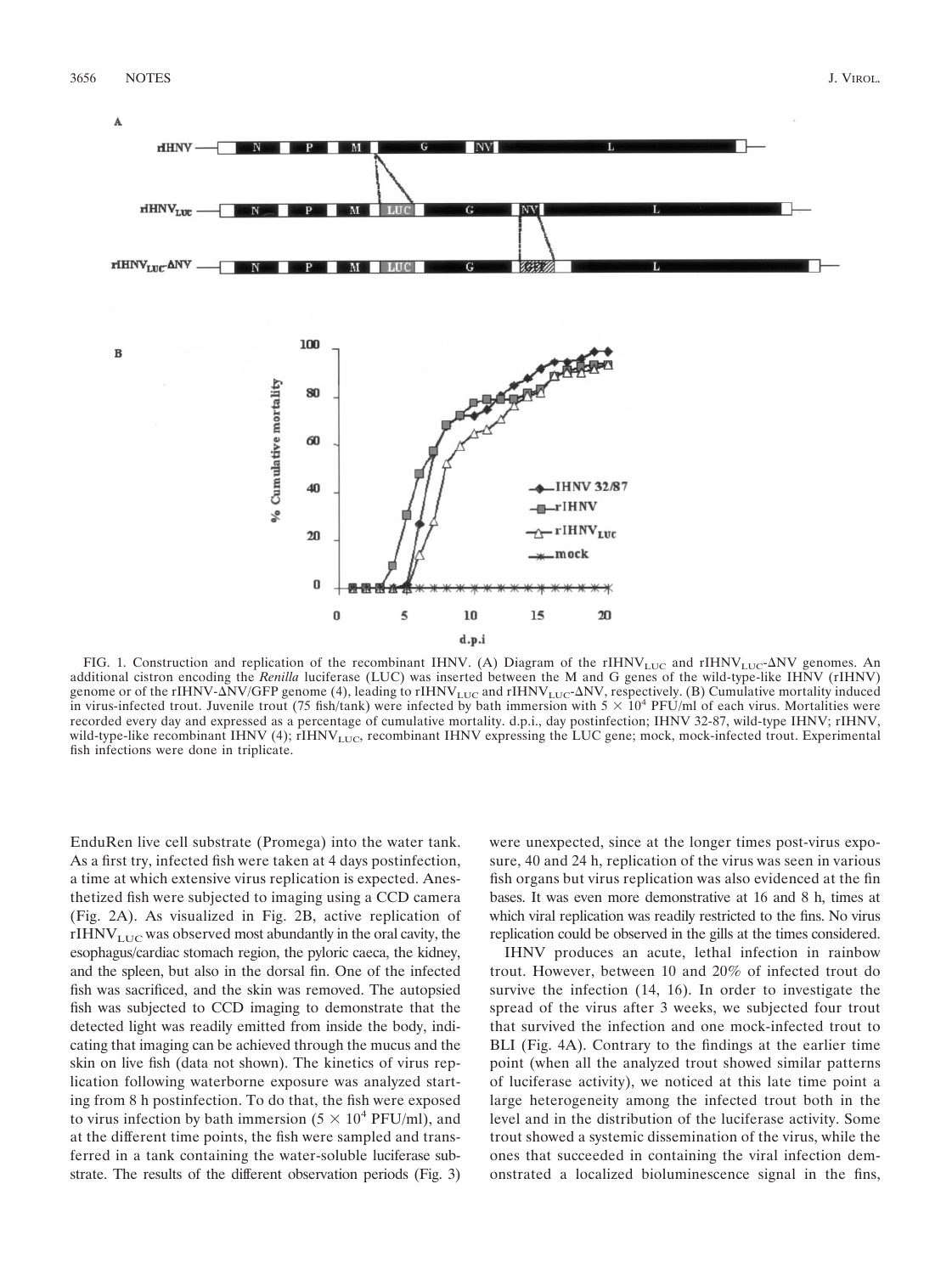

FIG. 2. Bioluminescence imaging on live infected trout. (A) Fish were infected by bath immersion with rIHNV<sub>LUC</sub>. At 4 days postinfection, fish were subjected to a bath immersion with the EnduRen live cell substrate (Promega) and submitted to CCD imaging after being anesthetized. The luciferase activity is depicted with a pseudocolor scale, using red as the highest and blue as the lowest level of photon flux. Bioluminescence signals are displayed in pseudocolors and superimposed on the grayscale image Several controls were included under the same conditions as above: fish 1 was mock infected with no luciferase substrate bath, fish 2 was mock infected with luciferase substrate bath, fish 3 was rIHNV infected with a luciferase substrate bath, and fish 4 was rIHNV<sub>LUC</sub> infected with no luciferase substrate bath. On the right, the color code is presented. (B) A closer look at an rIHNV $_{\rm LUC}$ -infected fish. Infected organs are indicated.

which supports the idea of particularly permissive cells for IHNV being localized in the fins.

We previously described a recombinant rIHNV- $\Delta$ NV in which the NV gene encoding a nonstructural protein of unknown role was deleted and replaced by the reporter green fluorescent protein (GFP) gene (4). This virus is nonpathogenic for trout (28). rIHNV- $\Delta$ NV was further engineered to add the luciferase expression cassette between the M and G genes, rIHNV<sub>LUC</sub>- $\Delta$ NV (Fig. 1A). The fish were infected by bath immersion and left for 3 weeks, with no signs of disease and no mortalities. Bioluminescence assays at 3 weeks postinfection on rIHNV<sub>LUC</sub>- $\Delta$ NV-infected fish showed a limited viral replication exclusively localized in the fin bases (Fig. 4B),

reminiscent of the observations at the early times (8 h) of infection with  $rIHNV_{\text{LUC}}$  (Fig. 3).

In conclusion, we show here for the first time a bioluminescence assay on live fish that enabled us to follow virus replication in the fish hours and days after natural infection. At the early time, virus replication was only detectable at all the fin bases and, thus, the fins represent the prime portal of entry for rhabdovirus into salmonids. In addition, definitive evidence was provided through the use of a nonpathogenic recombinant virus that is able to target the fin bases but is unable to propagate into the fish body. It should be noted that several other fish pathogens have shown significantly preferred microhabitats in the fins (6, 13, 19, 21, 23–25, 27). Investigations are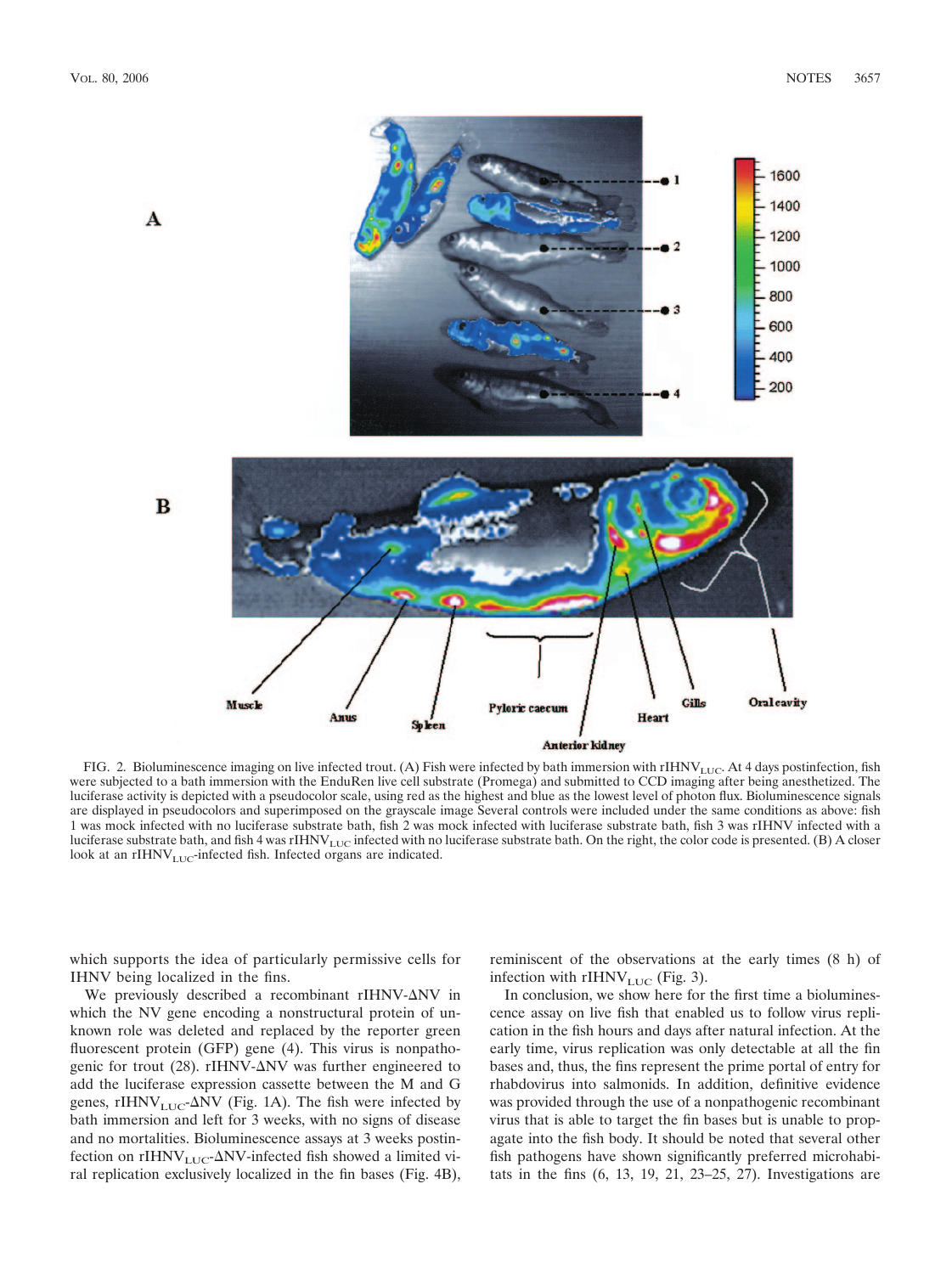

FIG. 4. Bioluminescence imaging on surviving trout at 3 weeks postinfection. The fish were infected by bath immersion with  $\mathrm{rIHNV}_{\mathrm{LUC}}\left(\mathrm{A}\right)$  or the attenuated virus rIHNV<sub>LUC</sub>-  $\Delta$ NV (B) and left for 3 weeks. The trout on the top of each panel (A and B) was mock infected. The trout were sampled and subjected to CCD imaging. (C) Schematic representation indicating the fins.

 $\vee$ 







40 kr

 $24hr$ 

 $16<sub>hr</sub>$ 

hr